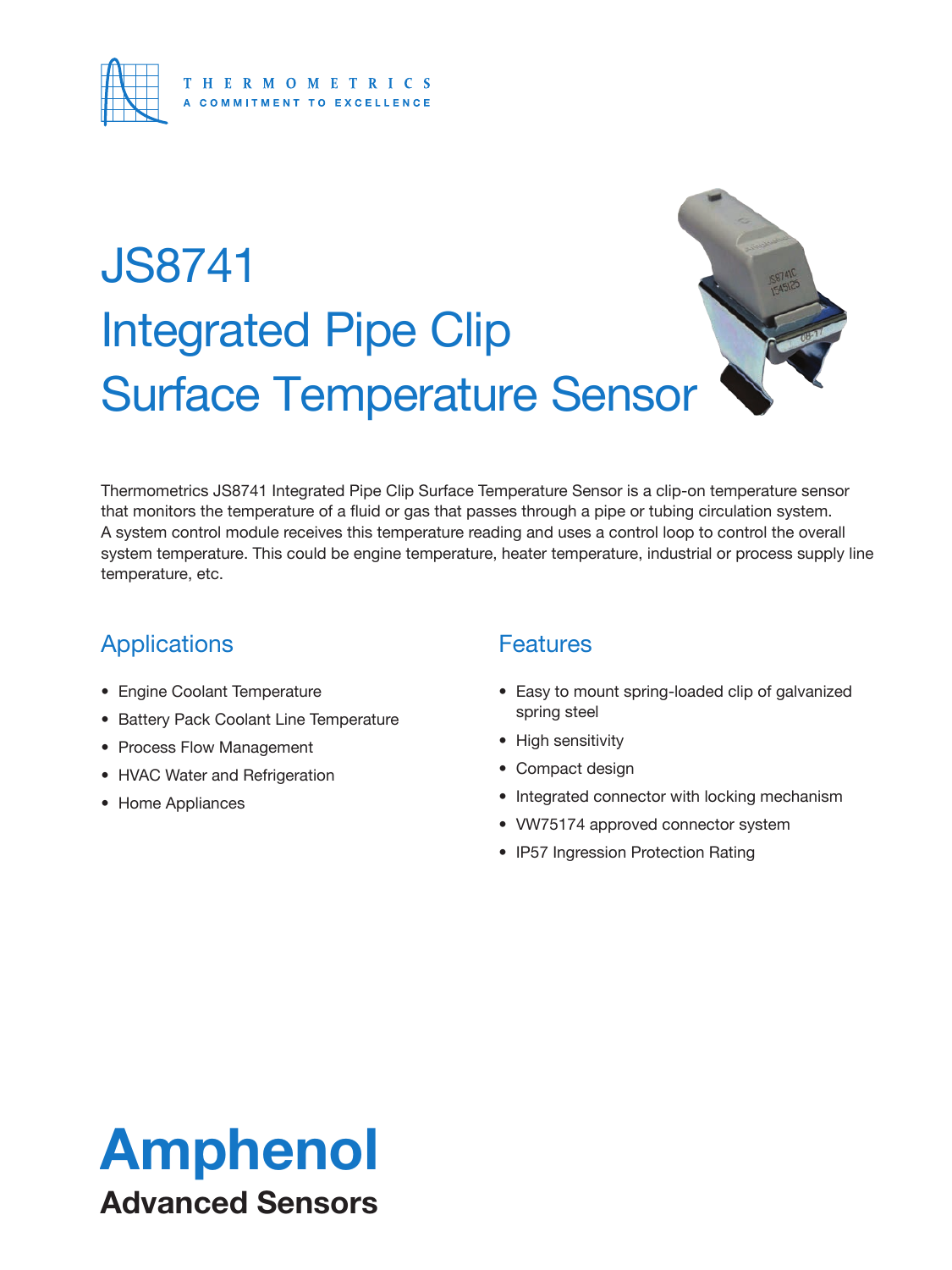# JS8741 Specifications

#### **Operating Temperature**

-40°C to 85°C

#### **Storage Temperature**

-40°C to 85°C

#### **R @ 25°C**

JS8741A: 2.7kΩ ±5% JS8741B: 10.0kΩ ±5% JS8741C: 30.0kΩ ±5%

#### **Beta (25/85)°C**

3977K

#### **Response Time**

~20 seconds mounted on a metallic pipe

#### **Housing Material**

Polyamide 6 Color: Grey

#### **Clip Material**

Galvanized Steel

#### **Weight**

10g

#### **Mating Connector**

Amphenol FEP - 428 313 000 TE Connectivity (TE) 1-1718643-1

#### **Homologations**

ISO 16750



Typical Circuit Diagram



Typical Application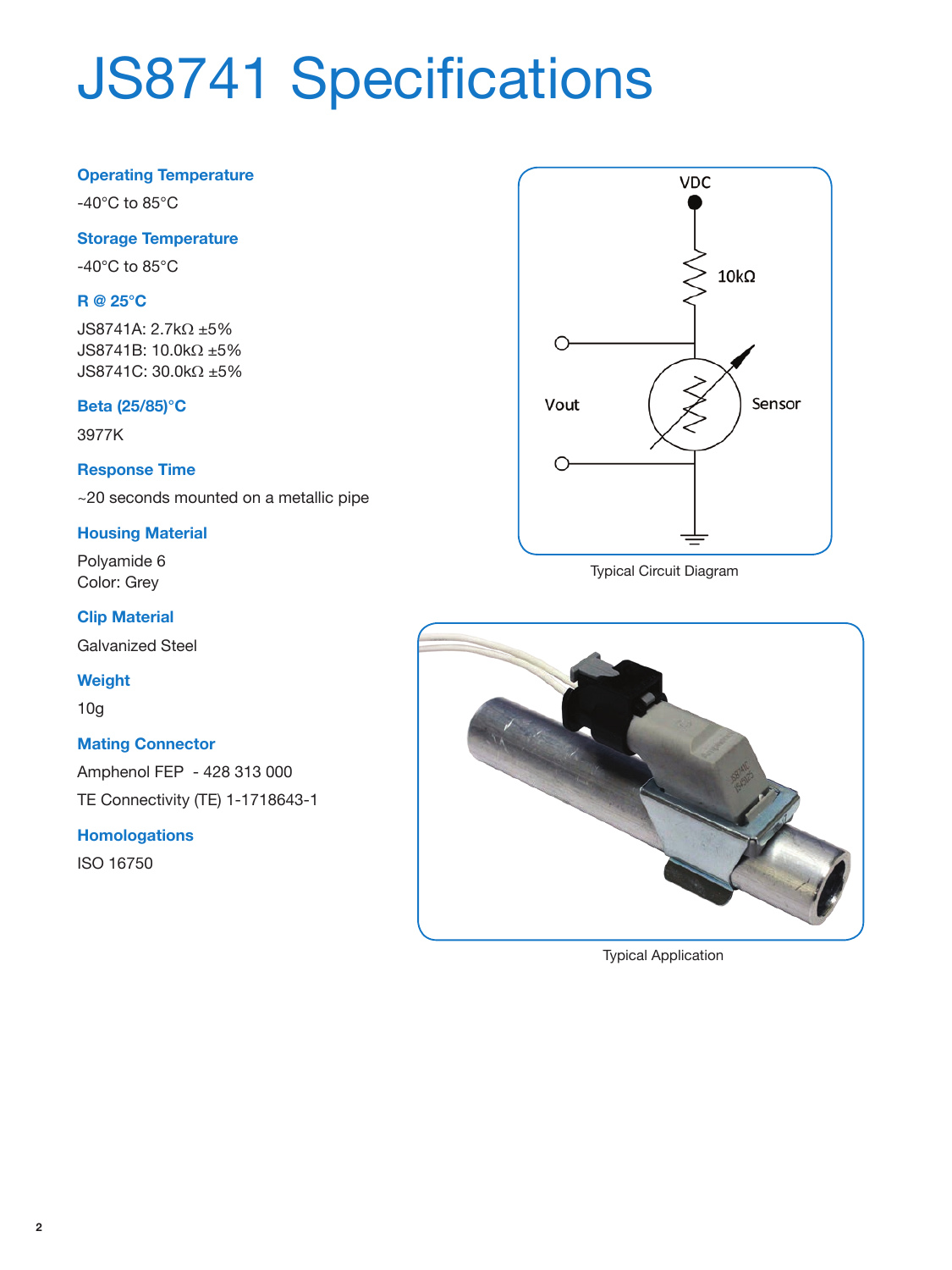## JS8741 Specifications (Continued)



Dimensions are in mm [IN]

Dimensions shown are for envelope size. Contact Product Engineering for detailed drawings.